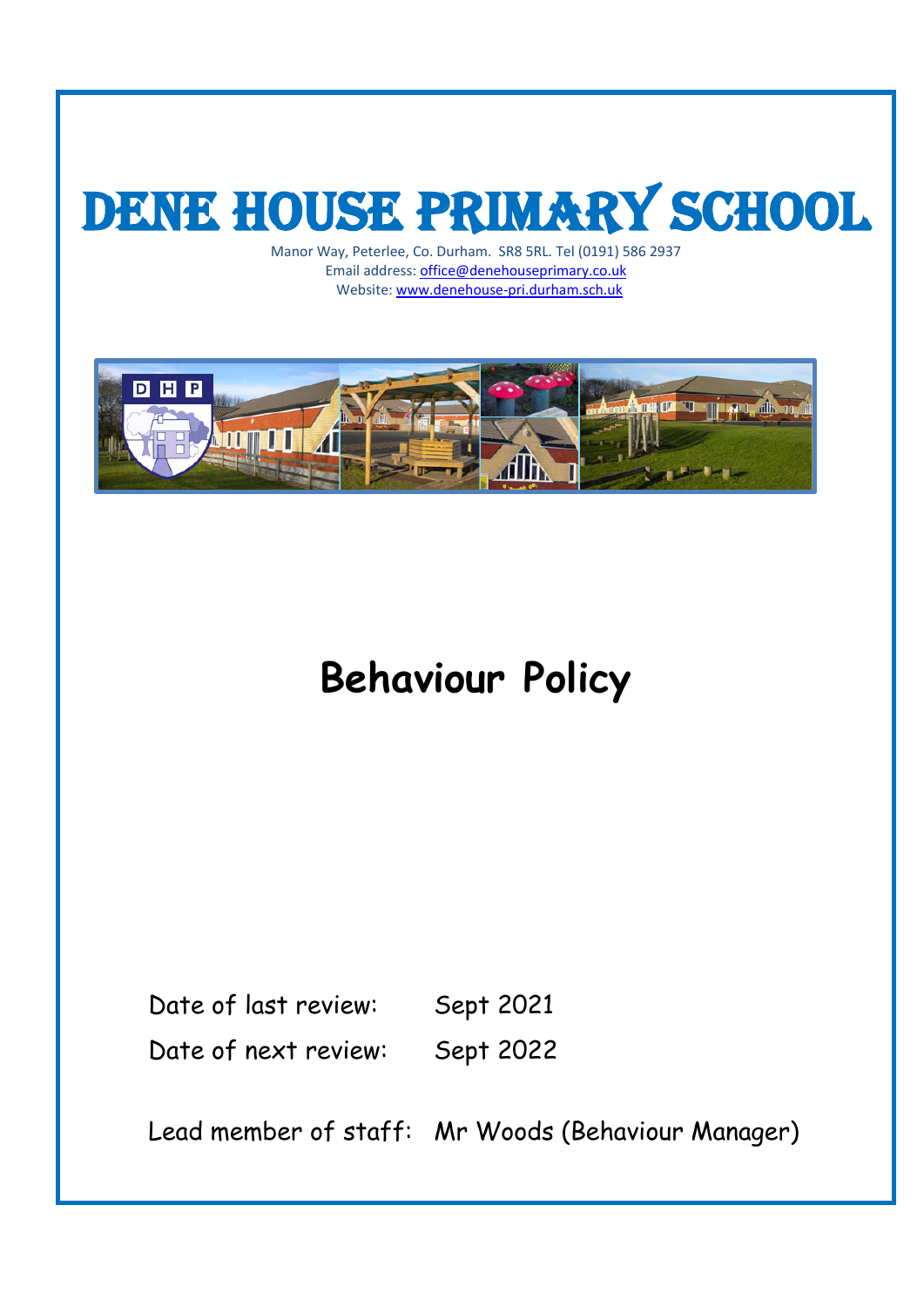#### **Introduction**

At Dene House Primary School, we believe that the most important part of behaviour management, is developing positive relationships with pupils, parents and carers. We strive to work in partnership with parents and carers, and share success and praise.

Our aims are underpinned by the principal values of the *UNCRC (United Nations Convention on the Rights of the* 

*Child – See Appendix)* which are:

*Article 2* – Non-Discrimination - all children are entitled to all of their rights without discrimination of any kind

*Article 3* – Best interests of the Child - the best interests of a child or group of children must be a top priority in all decisions and actions that affect children

*Article 6* – Life, Survival and Development - all children have the right to survival and development, and governments must do all they can to ensure that children survive and develop to their full potential

*Article 12 –* Participation - all children have the right to express their views in all matters affecting them, and their

opinions are given due weight in keeping with their maturity and evolving capacities. This right applies at all times.

We believe in developing classroom environments that promote our Rights Respecting Ethos, encouraging positive behaviour and establishing rules and routines that will ensure the mutual respect of children's rights. Rights Respecting behaviour is rewarded positively. We believe in rewarding positive behaviours to motivate children and we use sanctions consistently, when negative behaviour is displayed. When rights are not met or respected we use a restorative approach to encourage pupils to be reflective.

Home School Agreements, are sent out at the beginning of each school year and acknowledged by parents/carers, pupils and staff. These are retained by the school office.

At Dene House Primary School we believe in creating a whole school culture that is safe and inclusive. Our aims are underpinned by our Rights Respecting Ethos of mutual respect, openness and fairness. At Dene House Primary School we respect everyone's right to an identity as outlined in Article 8. We do not tolerate any type of discrimination, which include acts against anyone due to their:

- age
- disability
- gender reassignment
- marriage and civil partnership
- pregnancy and maternity
- race
- religion or belief
- sex
- sexual orientation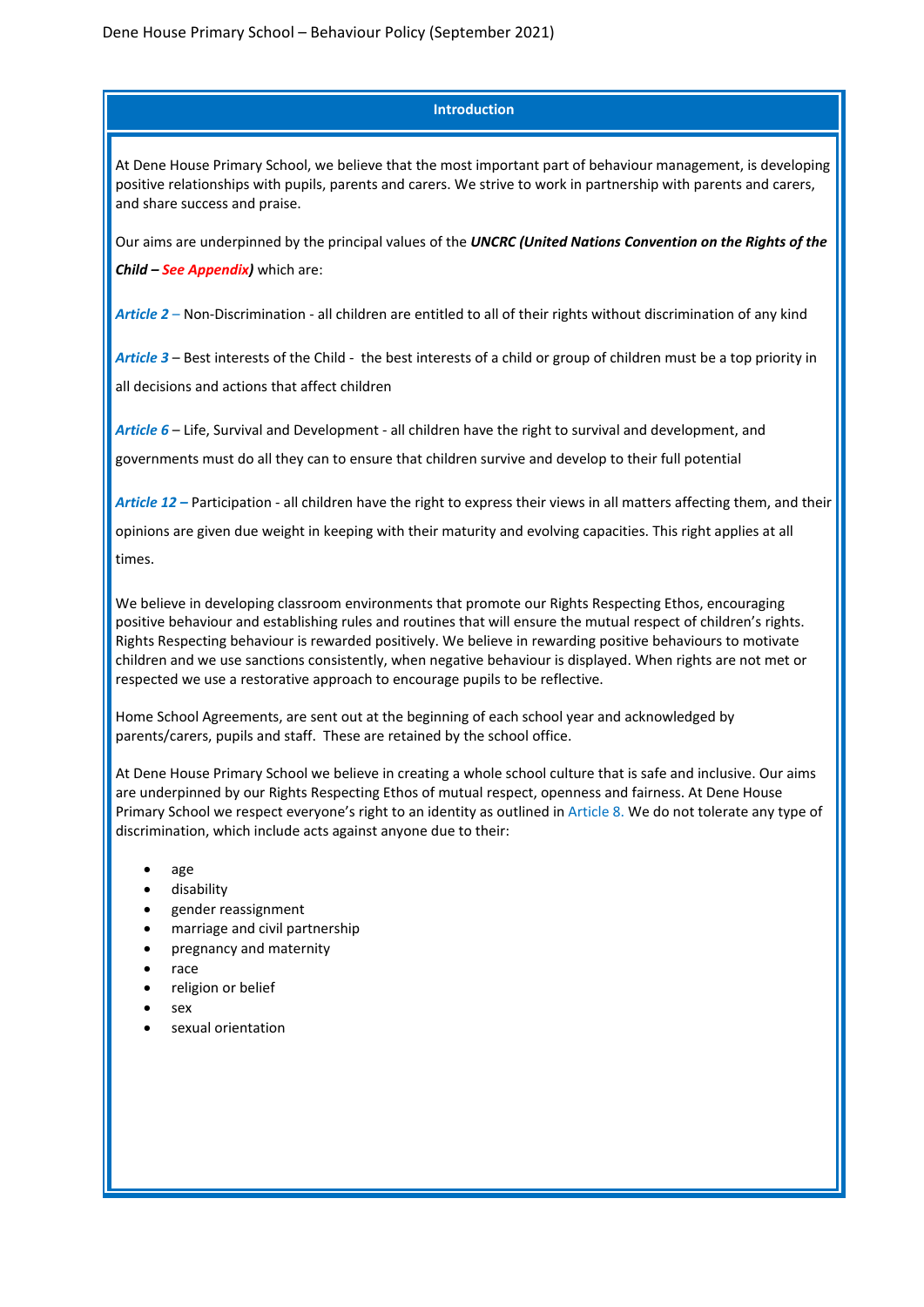#### **General Management**

- All pupils have a right to work in a calm, supportive and purposeful atmosphere. **(Article 28 and 29)**
- All pupils have the right to come to school without the fear of being bullied see 'Anti-bullying' policy**. (Article 8)**
- Charters linked to the **UNCRC** are developed and discussed at the beginning of each school year outlining classroom expectations, with adult and pupil roles clearly defined. Teachers discuss these with the children in their class. These rules help prepare pupils for their eventual position as responsible citizens in the wider world. **(Article 3)**
- The School Council, along with pupil 'Rights Ambassadors', help to give pupils a sense of involvement and citizenship, through pupil voice. **(Article 12)**
- Staff share information about pupils and strategies for dealing with specific needs during transition meetings and via CPoms on a daily basis.
- The same expectations apply right across school, and these are revisited with children regularly.
- School's ethos and values promotes the establishment of effective teacher/pupil relationships and recognises this is central to working effectively with all pupils - especially those with challenging learning dispositions. Mutual respect and effective classroom management is conducive to building and maintaining good relationships between staff and pupils.
- It is essential that staff and children understand their distinctive roles in contributing to outstanding behaviour.

#### **Our Aims (Article 3)**

- To provide a safe and happy environment, to meet the needs of all pupils so they are successful and feel a sense of achievement.
- To create an environment that encourages positive behaviour using the Rights Respecting ethos.
- To define acceptable standards of behaviour, to teach children to think about their behaviour, to learn self-control and to be reflective.
- To encourage consistency of response to all types of behaviour.
- To provide a range of rewards for pupils of all ages and abilities.
- To ensure that the school's expectations and strategies are widely known and understood.
- Develop positive relationships and work in partnership with parents and carers.

#### *Responsibilities*

Staff have a responsibility to model high standards of behaviour, both in their dealings with the children and with each other, as their example influences children's behaviour.

#### **The Role of Staff at school is:**

- To empower children to make good choices for themselves and play an active role in achieving a positive day. (Article 12 and 13)
- To assist children in developing good relationships with other children, adults and their relationship with themselves. (Article 8)
- To plan engaging lessons with the right level of support and guidance (Article 28 and 29)
- To listen to children and value their point of view. . (Article 12 and 13)
- To be approachable and supportive of children's emotional needs. (Article 16)
- To be polite and to address children in a reasonable tone of voice.
- To value all aspects of their achievements and apply rewards and sanctions fairly (Article 28 and 29)
- To be fair and consistent when dealing with inappropriate behaviour.(Article 2)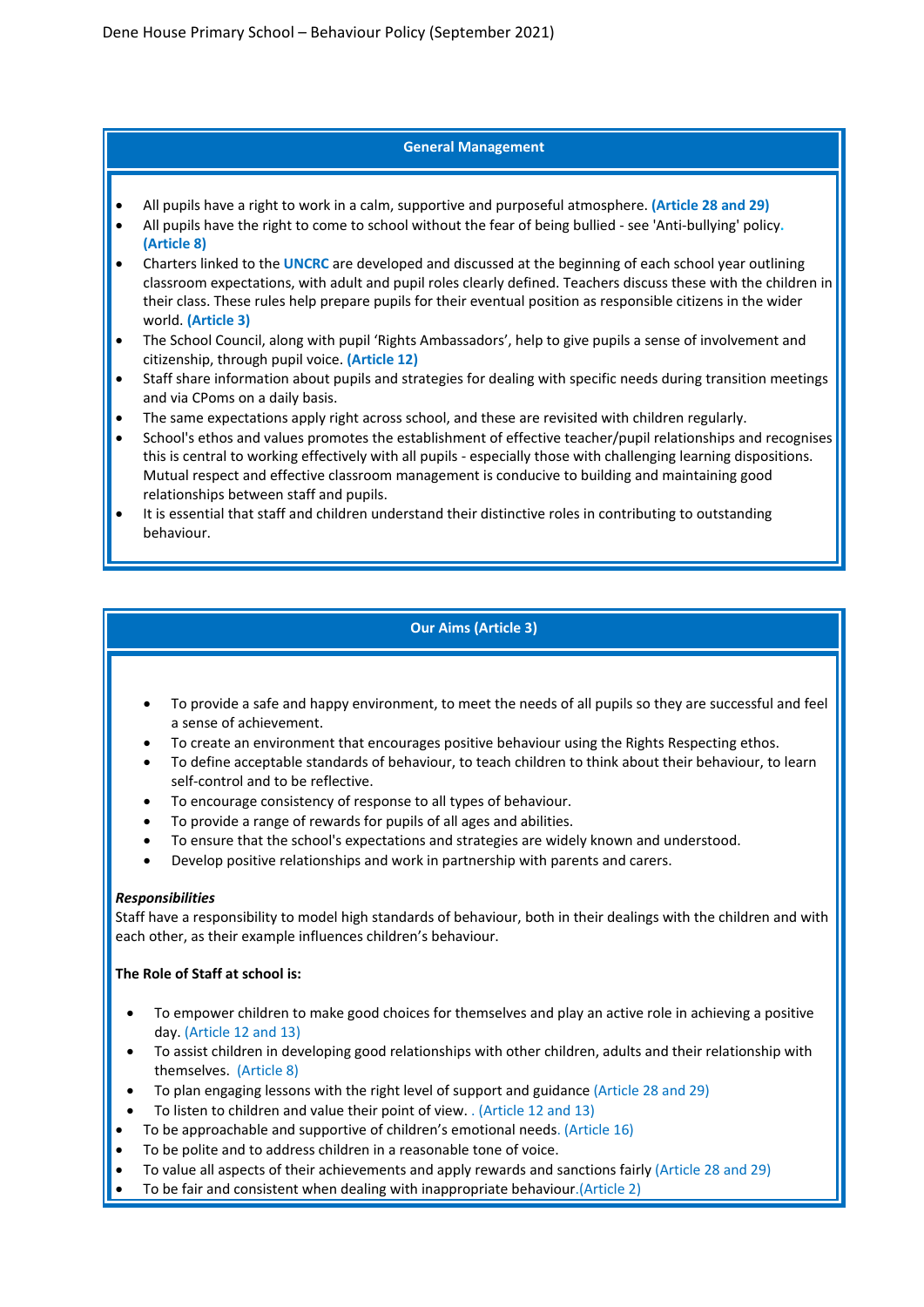- To ensure their environment is safe. (Article 19)
- To encourage positive behaviour using the Rights Respecting ethos, deal appropriately with cases where children's rights are not met or enjoyed due to negative behaviour while explaining the importance of rights/rules within school
- To create a positive environment in the classroom and playground.(Article 31)
- To supervise the playground well while providing guidance and support (Article 31)
- To treat children as individuals and take an interest in their lives.(Article 3)
- To see each day as a fresh start.

#### **Pupils are asked to:**

- Respect all members of our school community, including staff and other pupils**(Article 2)**
- To think for themselves and not be led by others**.(Article 12)**
- To listen to adults and each other in lessons and in assemblies and to consider each other's feelings**; (Article 28 and 29)**
- Respect their own and other pupils property, and to take care of books and school equipment**; (Article 16 Article 27, Article 29,)**
- Be well-behaved, well-mannered and attentive;
- To take a positive role in all classroom activities and to try as hard as they can **(Article 28 and 29)**
- Walk quietly and calmly when moving around school behaving respectfully and with dignity;
- Be punctual;
- To tell the truth, to take responsibility for their own behaviour;
- To accept a solution or consequence if they have behaved inappropriately  $-$  to reflect on their actions and the impact their actions may have on others.
- To be able to say sorry when they have misbehaved or hurt someone and to be able to set new positive intentions to create a change in their behaviour.
- Not bring sharp or dangerous instruments to school, or any item that might cause a problem; **(Article 19)**
- Wear the correct school uniform, or appropriate clothing; jewellery should not be worn**.(Article 8, Article 10)**

#### **Expectations**

Our Rights Respecting ethos aims to promote the rights of all children to be enjoyed. This is promoted within school via our charters all of which are discussed and agreed upon by Rights Holders and Duty Bearers. The first step towards achieving outstanding levels of behaviour, is to have high expectations, which are clear and consistent. Below are the expectations which are communicated to all children regularly, through normal classroom management, assemblies, class/school council meetings/charters and 1:1 when children have digressed:

#### **Everywhere:**

Follow School Code of Conduct/Ethos and Values. Treat others with respect, dignity and kindness Speak politely to others whilst avoiding offensive language. Have a positive attitude to work. Stay within the school boundaries at all times.

#### **In the Classroom:**

'Everywhere', plus: Take part in classroom discussions, putting hand up and awaiting the teacher's acknowledgement. Remain seated in class. Ask permission if you need to leave the classroom.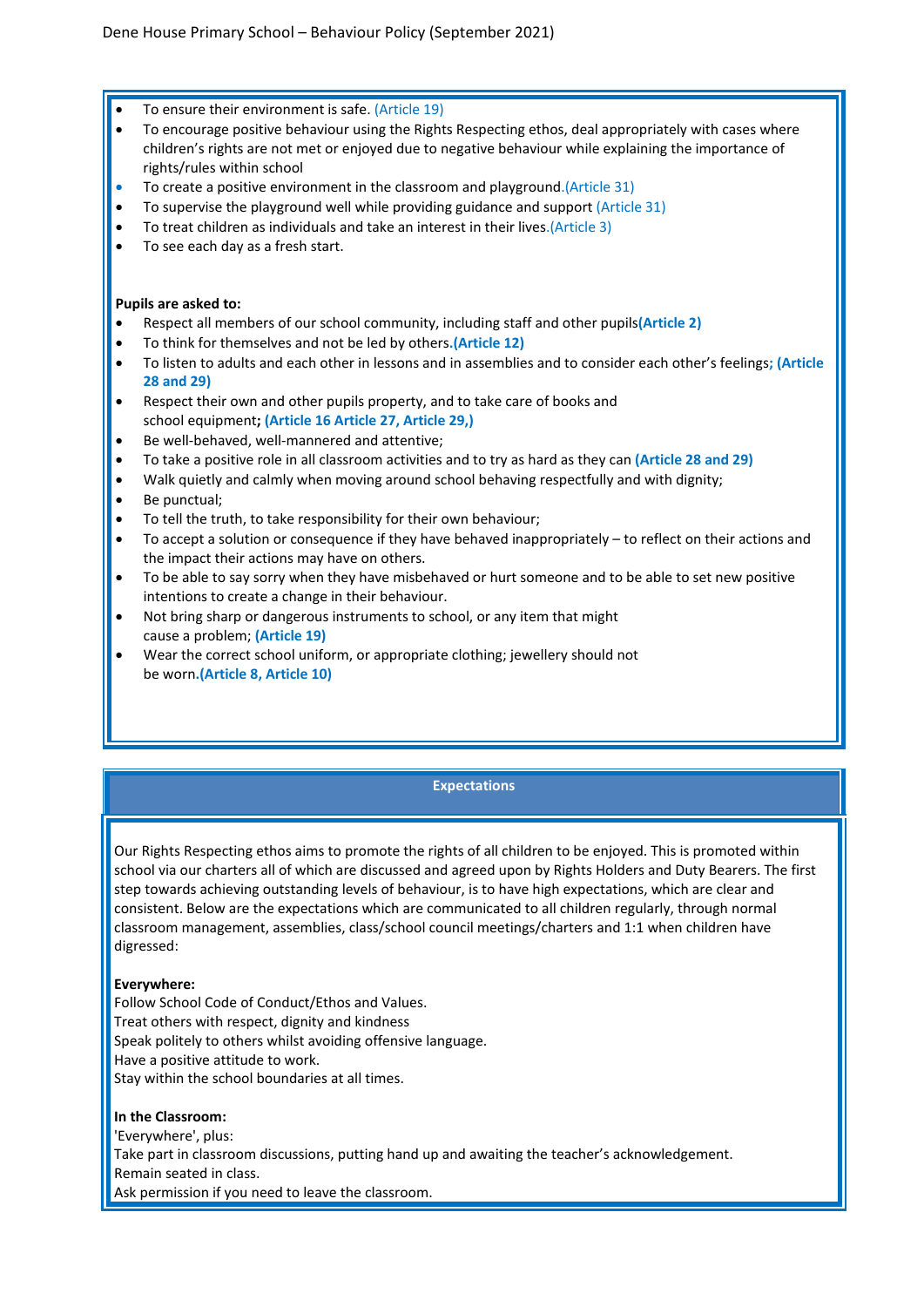Listen to others, when they are speaking. Stop/pause straight away when asked to by the teacher. Respect the opinions of others. Complete tasks with effort and care. Concentrate on our own work and respect others' right to an education (Article28).

#### **Around the School:**

'Everywhere', plus: Walk calmly through the school. Speak in a 'classroom' voice.

#### **On the Yard/On the Field:**

'Everywhere', plus: Stay within allowed areas. Be polite to all members of staff. Keep hands and feet to ourselves. Speak politely to other children.

#### **The Curriculum and Learning (Article 28 and 29)**

At Dene House Primary we believe it is important to promote Article 28 (right to an education) and Article 29 (the right to be the best they can) of the UNCRC. We do this by providing a well-structured curriculum as effective learning contribute to positive behaviour. Planning for the needs of individual pupils, the involvement of pupils in their own learning, and structured feedback can all help achieve positive behaviour. Recognising and developing children's skills and talents.

Classroom management and teaching methods have an important influence on children's behaviour. Routines are established for the school day eg the beginning and end of days, transitions between activities, break times and lunchtimes. Adults and children regularly reflect upon school routines.

Relationships between the teacher and children, strategies for encouraging good behaviour, access to resources and classroom displays all have a bearing on the way children behave.

The classroom environment is welcoming, supports learning and gives clear messages to the children about the extent to which they and their efforts are valued. The use of Learning Walls support independence and develop confidence in pupils' abilities. All displays help develop self-esteem demonstrating the value of every individual's contribution. Materials and resources are arranged to aid accessibility and reduce uncertainty and disruption. Class Dojo helps to encourage and reward pupils for positive behaviour, effort and achievement throughout all areas of school.

Lessons have clear objectives, understood by the children, and differentiated to meet the needs of children of different abilities. Teaching methods encourage enthusiasm and active participation for all. Lessons aim to develop the skills, knowledge and understanding which will enable the children to work and play in co-operation with others.

Marking is used both as a supportive activity, providing feedback to the children on their progress and achievements, and as a signal that the children's efforts are valued and that progress matters.

Praise is used to acknowledge the use of positive behaviours as well as good work.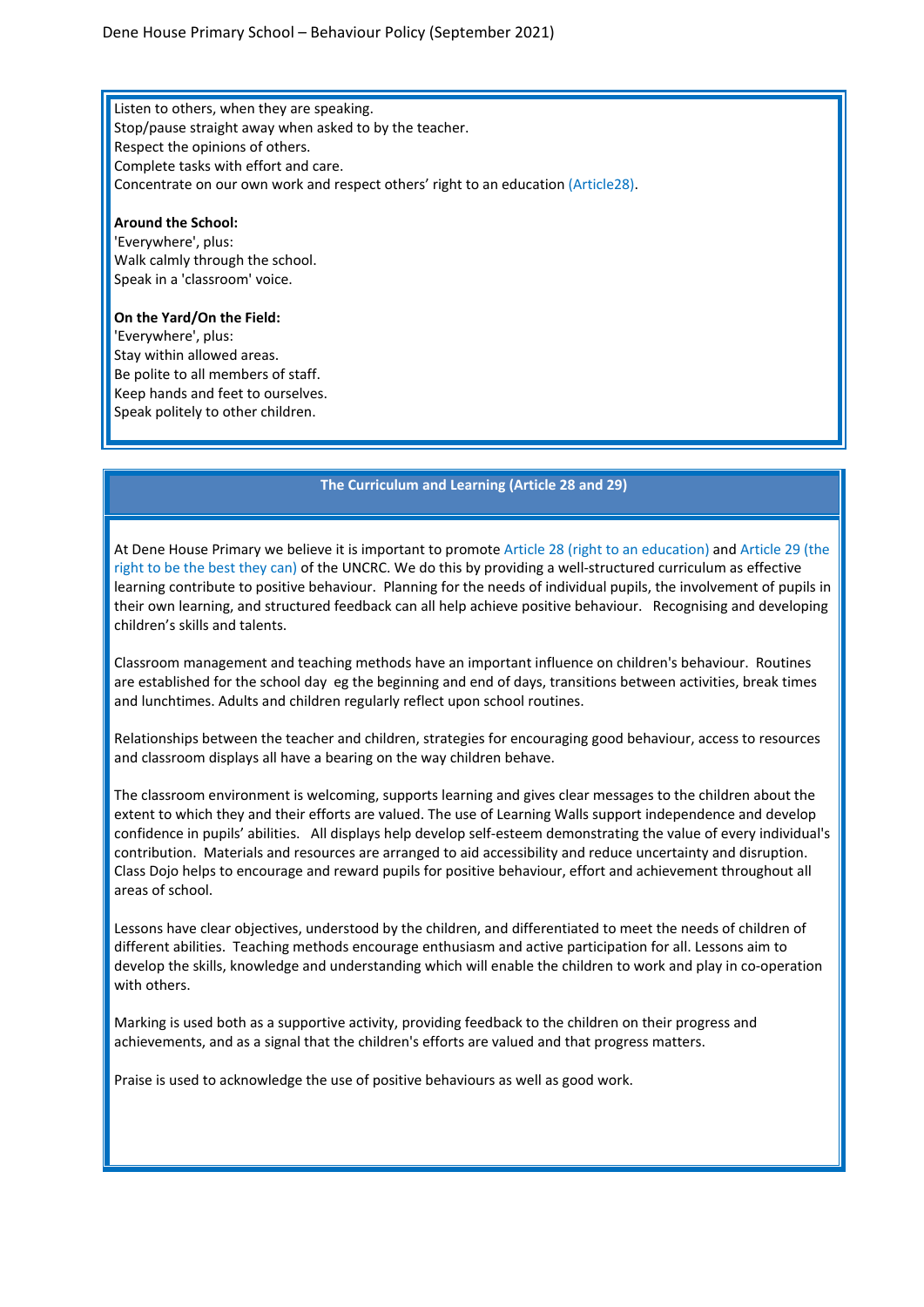#### **Rules and Procedures (Article 3)**

School Charters are designed to make clear to the children how they can achieve acceptable standards of rights respecting behaviour.

A Rights Respecting ethos is achieved by:

- positively stating expectations, telling the children what to do rather than what not to do;
- making expectations explicit to all;
- consistent application and reinforcement;
- discussing issues with pupils, within classes and across the school;
- feedback from School Councillors/Rights Ambassadors;
- promoting the idea that every member of our school has responsibilities

towards the whole community.

#### **Rewards (Article 31)**

A major aim of the school policy is to encourage children to practice Rights Respecting behaviour by operating a system of praise and reward. This is for all children. Meaningful praise is given, to help increase our children's academic and social competence. This demonstrates to the other pupils that Rights Respecting behaviour receives more attention than negative, and also as a reminder of our expectations. Self-praise is also encouraged, i.e. 'If you had the same answer, give yourself a pat on the back!'

In addition to praise, other reward systems are used throughout school. These are as follows:

- ❖ PRIDE Awards
- ❖ Reading Rewards
- Handwriting Licence/Pen Licence
- ❖ Rights-Respecting Awards
- Class Dojo
- Verbal Feedback
- ❖ Class Attendance Trophy/Deneopoly Rewards
- 100% Attendance
- Certificates and prizes
- Stickers
- Head-Teacher Awards
- ❖ Sports Awards
- Golden Table

#### **Sanctions/Consequences (Article 3)**

Although rewards are central to the encouragement of good behaviour, realistically there is a need for sanctions to register the disapproval of unacceptable behaviour and to protect the security and stability of the school community.

It is made clear to the child displaying negative behaviour, why the sanction is being applied, and how behaviour needs to change. This should be linked to the 'Class Charter, e.g. You haven't respected the right to … Therefore the consequence is… The member of staff will then present the consequence as a choice the child has made.

Sanctions are used which are appropriate to the particular issues in a flexible manner, i.e. by considering individual circumstances. All Staff discourage the punishment of a whole group unless this is unavoidable or appropriate.

Initially a verbal or non-verbal warning will be given to indicate an awareness of the negative behaviour. Should the behaviour continue, we would progress onto our Traffic Light System detailed below.

Class Dojo points can also be removed for negative behaviours in class and on the playground.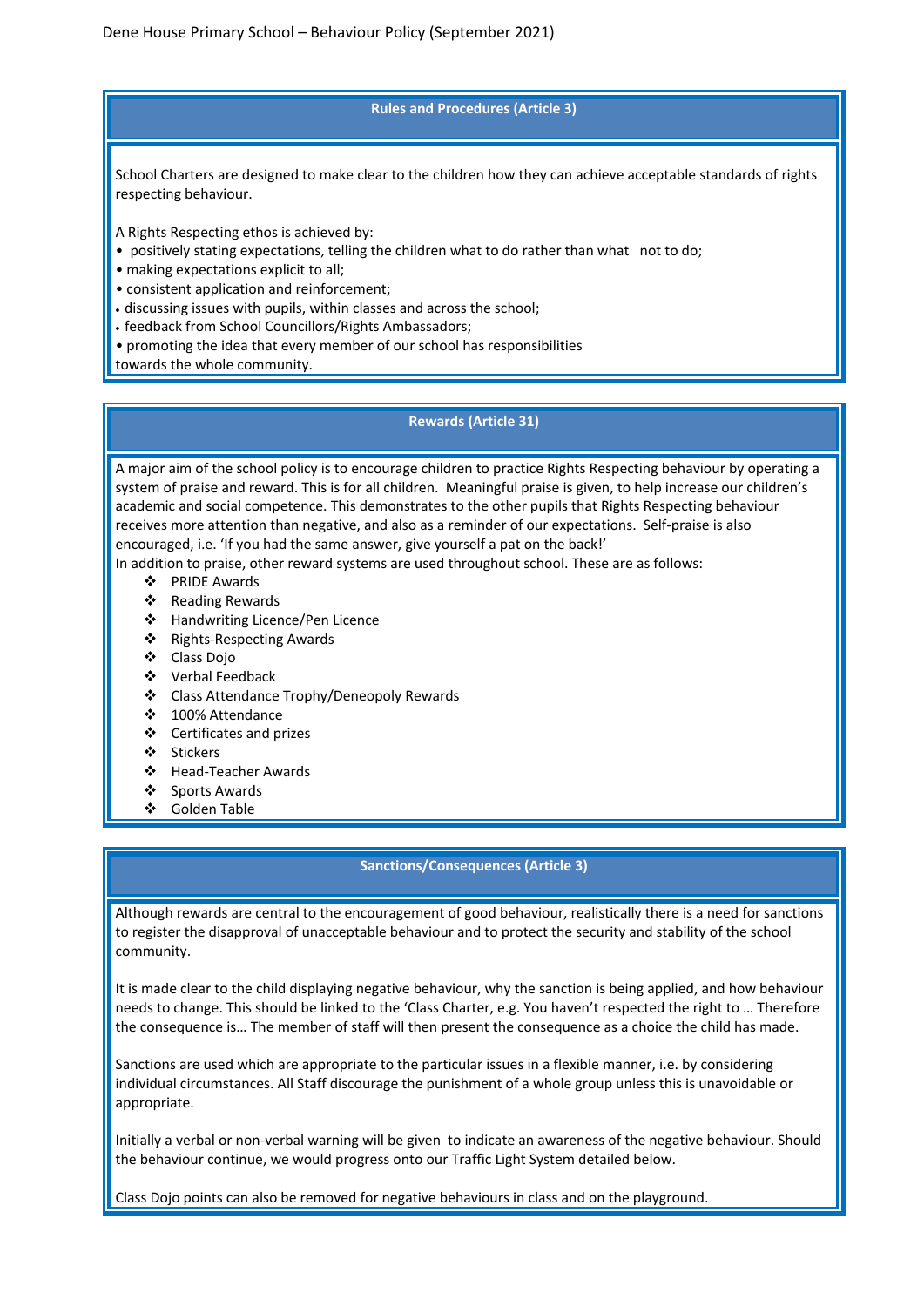#### **Time Out and Warning System**

In class, all names are clearly displayed, along with a Green, Amber and Red 'traffic light' system. The system runs as follows:

 $1<sup>ST</sup>$  WARNING – Verbal Warning.

2ND WARNING – If the behaviour continues, the name will be moved from **Green to Amber** followed by a verbal warning of the consequences should the behaviour continue.

**3rd Warning -** If the behaviour continues, the name will be moved from **Amber to Red** followed by a verbal warning of the consequences should the behaviour continue.

**4th** WARNING – TIME-OUT in the classroom. You will be moved away from other children and made to work on your own.

 $5<sup>TH</sup>$  WARNING – If behaviour continues in TIME-OUT pupils will be sent to appropriate team leader (Rec & KS1 -JF, LKS2 – IL, UKS2 – HC) – if this happens the class teacher needs to log the behaviour issue on CPoms and alert the appropriate members of staff. A notification will be sent to parents for low level disruption on Class Dojo.

#### **Other Sanctions**

If unacceptable behaviour persists then a phone call will be made or a face-to-face meeting arranged to determine a suitable course of action.

#### *Phone Calls Home*

Children, who are consistently choosing to behave poorly, will have parents or carers contacted. Parents and carers will be made aware of their child's behaviour, and asked to discuss this with their child. It may be necessary for the parents or carers to come into school and meet with their child's teacher, member of the SLT or the Headteacher, if a child is persistently defiant, disruptive, abusive, violent or aggressive towards others.

#### **Report/Chart System**

Pupils may be put on Report where their behaviour will be monitored on a session by session basis. Pupil reports will be discussed with parents/carers on a daily/weekly basis.

Our 'Keen to be Green' reward based behaviour charts are adapted to support the individual needs of the child. They encourage children to make good behaviour choices and promote positive behaviour through respecting the rights of others. Rewards are tailored to the child with them taking an active role in deciding what the reward will be.

This action occurs if the child's behaviours become more persistent. The Class Teacher or sometimes a member of the SLT will discuss the reasons for the Chart/Report with Parents/Carers and the child – with expectations fully outlined. A child can be placed on a Chart/Report for a week or more, depending on how well they respond to it.

Improvement in Behaviour will result in stickers, to mark improvement for both the child and the parent, weekly rewards and eventually coming off the Chart/Report altogether.

We will also endeavor to place the child onto any programs we feel may help them to improve their behaviour (such as Relax-Kids, Getting Along, School Councilor, etc).

#### **Time Out at Break-Time**

The Teacher may also decide to Sanction you themselves for low-level disruptive behaviour – such as TIME-OUT at break-time, which may involve staying in until work is completed or time on the wall.

#### **Reflection**

Use of Reflection – Reflection is held on a lunch time and is used for pupils to 'reflect' on poor choices and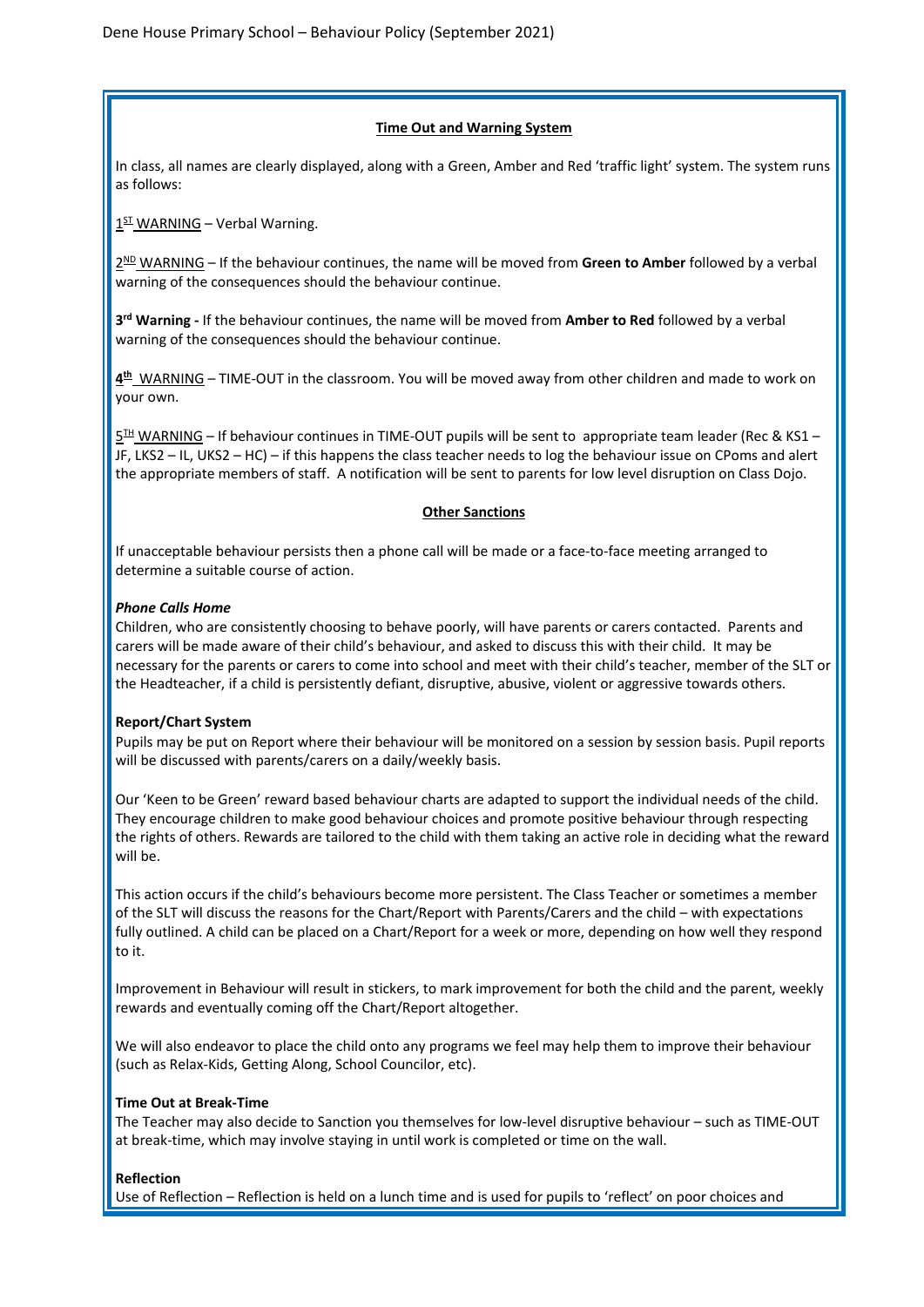behaviour incidents. The system is set up so that if a pupil is entered into the Reflection Book 3 times, a phone call is made to parents/carers regarding the incidents and, dependent on the type of behaviour, if further intervention is required, such as Getting Along Groups, Relax Kids, 1-2-1's etc. If the behaviour exhibited is of a more 'serious' nature, such as fighting, property damage, etc., the '3 incident' rule does not apply, and parents will be contacted immediately. These incidents will be recorded on CPoms, and monitored to determine patterns/types of behaviour.

We use the Restorative Approach, in which children are encouraged to think about and discuss - What happened? What they were thinking? Who was been affected? What needs to happen to make things right?

#### **Violent/Aggressive Behaviour**

If a child violently attacks another child or adult and does not respond to requests to calm down, then positive handling could be used, (*Team Teach*). The child should be removed from the situation as soon as possible and the Behaviour Manager or a member of the Senior Leadership Team will be informed immediately. Immediate action to involve parents will be taken. We will then work with parents to devise an action plan that meets the child's needs. In some cases this may involve other agencies, such as social services, the Educational Psychologist, etc.

#### **Team Teach**

We have several staff trained in 'Team Teach'. We use de-escalation strategies continually at school, but on occasions it is necessary to intervene physically. This will only be the case for the following reasons:

- A child is placing himself or herself at harm.
- A child is placing other children at harm.
- A child is placing an adult at harm.
- A child is wilfully damaging or destroying property.
- Other children's learning is being significantly disrupted.
- Only trained staff will intervene physically.
- ❖ Records of the intervention will be kept and recorded
- Team Teach guidelines will be followed.
- ❖ Parents will be informed if physical intervention has been necessary
- Parents of children who are at risk of physical intervention being necessary, will be asked to meet with school and complete a consent form. This provides an opportunity for school and parents to discuss strategies and for parents to ask any questions related to physical intervention.

#### **Lunchtime Supervision: (Article 31)**

Children are expected to follow the Rights Respecting ethos at all times and treat dinner staff with the same level of respect as other school staff. Any inappropriate behaviour will be dealt with, following the same procedures as at playtimes. Children will be spoken to by staff initially, which will hopefully defuse the situation. Continued inappropriate behaviour, a refusal to follow rules or defiance will result in a 'Time Out' which may lead to a letter or phone call home and the incident being recorded in the Behaviour Log. The incidents will be dealt with by the Behaviour Manager or a member of the SLT.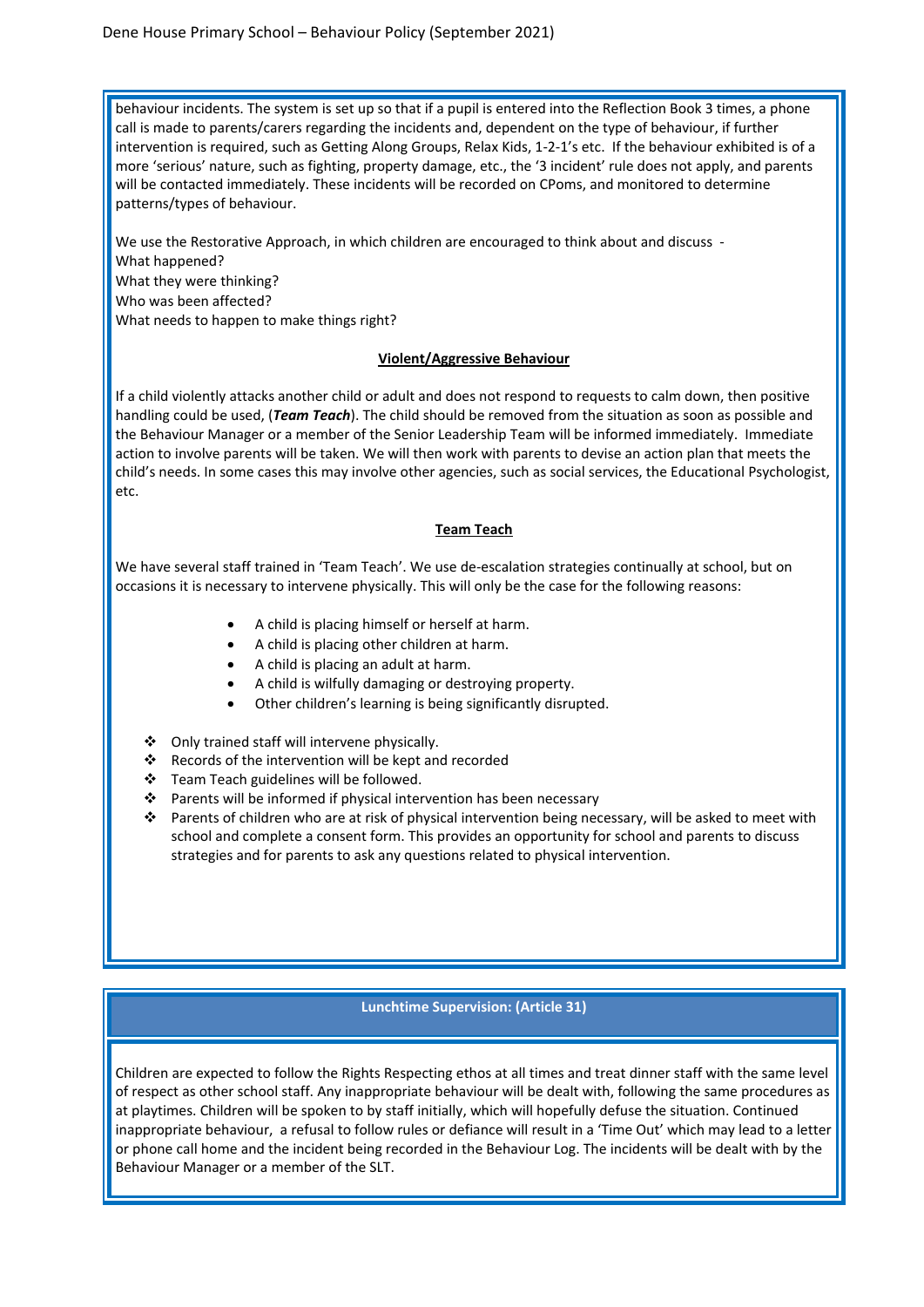#### **The responsibilities of lunchtime supervisors**

- Provide excellent supervision of the children.
- Engage with children in a friendly, positive manner.
- Give a firm but friendly reminder for unacceptable behaviour.
- Report any poor behaviour which includes refusal, disrespect to adults, violence, bullying, homophobia or racism to a member of staff.
- Report any persistent poor behaviour to a member of staff.
- If poor behaviour/attitude is not immediately corrected, children will be given Time Out.
- If a child is causing a concern with health and safety, or safeguarding, or refusing to follow instructions, a member of the teaching staff/SLT should be sent for.
- Attend short, regular briefings with the HT/DHT to discuss any issues occurring.

#### **Behaviour Log (Article 3)**

Persistent negative behaviour that results in a Time-out, a letter or phone call home will be recorded on CPoms. This records the incident, staff and children involved, outcome and follow-up. This helps to show patterns of behaviour, possible triggers and to give staff an indication of what type of support may have to be put in place, including Behaviour Plans, Risk Assessments, 1-2-1/Group work, Journals and Exclusions. All Staff are able to record incidents on this Log and alert other staff members who may be required to know.

#### **Behaviour/Emotional Difficulties (Article 22)**

Emotional and behavioural difficulties take many forms, i.e.

- A pupil may become withdrawn and unable to make friends;
- A pupil may be unable to concentrate on class work or homework;
- A pupil may become disruptive and/or aggressive in class.

In such cases the causes of the emotional/behavioural difficulties should be determined and strategies put in place to support pupils. Support from outside agencies may be recommended to parents or referrals to outside agencies may be made by school/parents to support behaviour management. Counselling (non- directive) may be offered to encourage the pupil to express issues of concern and feelings and to determine appropriate actions to deal with the situation. School provides a number of intervention programmes to support the social and emotional well-being of pupils.

Where outside agencies are involved with pupils school liaises closely with all concerned individuals and agencies, e.g. parents, teachers, E.W.O, Psychological Services, Social Services, etc. to enable the modification of the pupil's behaviour.

Outside Agencies, such as CAMHS and One Point, may be contacted should the school (in liaison with Parents/carers) feel it appropriate and necessary to help meet the needs of the child and to produce the best outcome.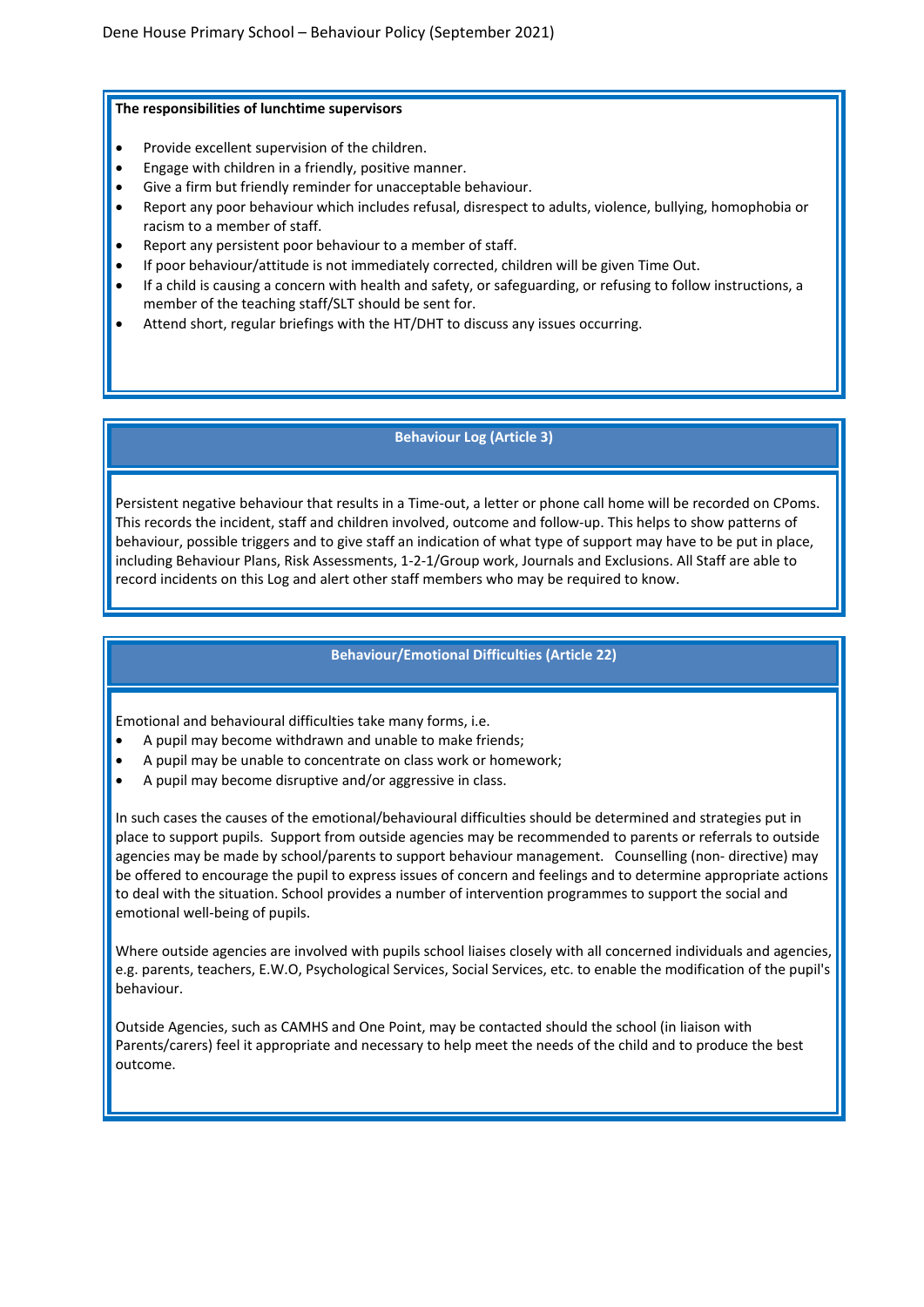#### **Exclusion**

Please see: *Policy and Guidelines for Exclusion of Pupils Document*

#### **Behaviour Outside of School (Article 19)**

The Education and Inspections Act 2006 gives head teachers the power to regulate the conduct of pupils when they are away from school premises. If a pupil is not on school premises/not in the charge of school staff, but is either travelling to/from school or involved in an incident of violence/aggression as a direct result of a threat made in school/incident in school, they will be dealt with in accordance with the school's behaviour policy which may result in an exclusion.

If a pupil bullies other pupils or staff members online using a home computer, mobile phone or tablet the head teacher has the right to investigate these issues in school and put in place appropriate sanctions. We work closely with the police and will support them fully in any investigations about incidents which take place outside of school hours. Parents will be asked to be present if a child requires to be formally interviewed by the police.

**Power to Search Pupils for Weapons (Article 19)**

The Law states that the Violent Crime Reduction Act 2006, inserted into the Education Act 1996, makes it lawful for certain school staff, in this context the Headteacher, to search suspected pupils for knives or other weapons without consent.

It is the responsibility of the Governing Body to monitor the rate of exclusions and ensure that the school policy is administered fairly and consistently.

#### **Review**

The Governing Body reviews this policy every two years. The governors may, however, review the policy earlier than this, if the government introduces new regulations, or if the Governing Body receives recommendations on how the policy might be improved.